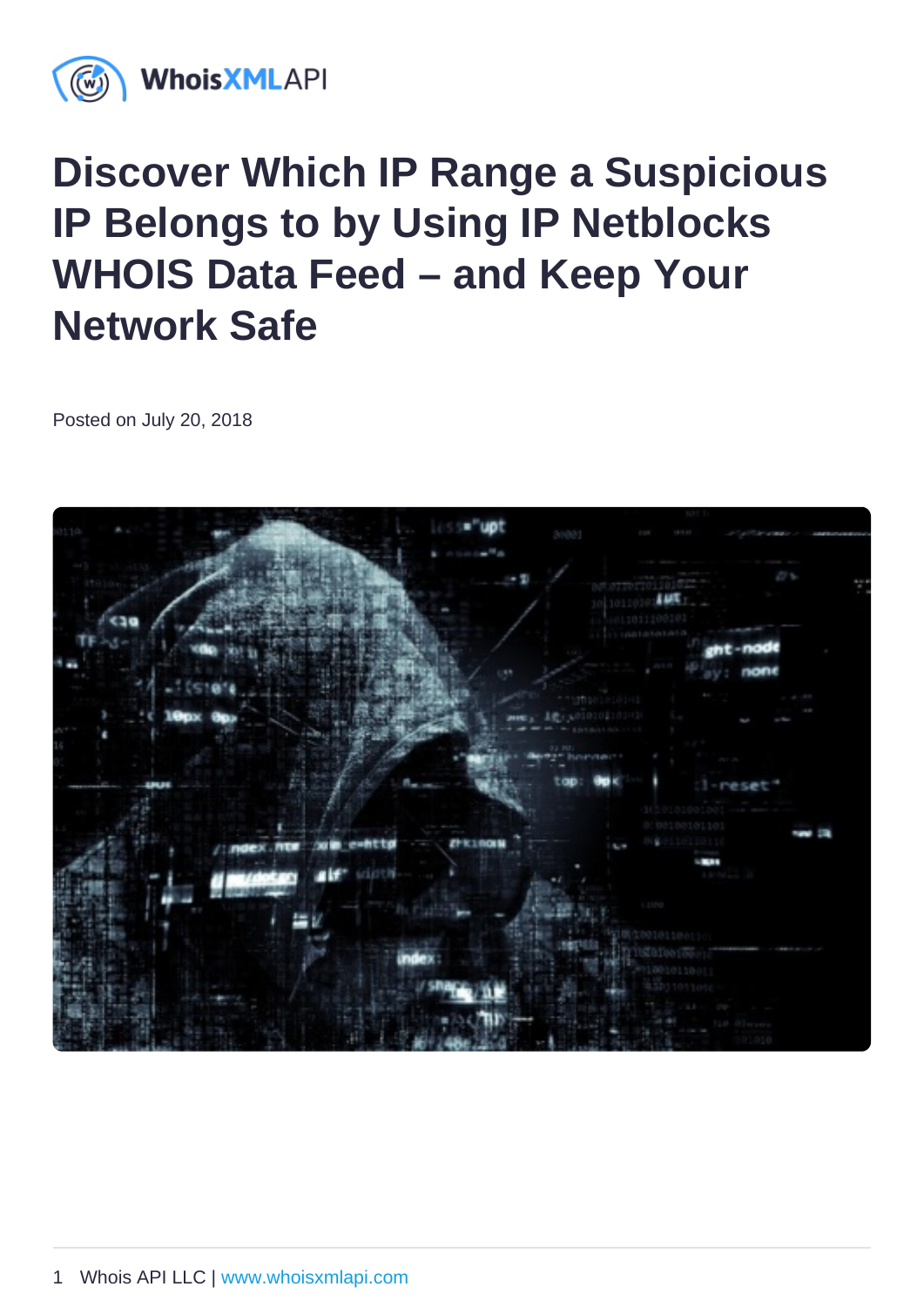In order to keep your site and network secure from malicious attacks, spam, fraud and hackers, it's important to identify and then promptly block any suspicious IPs before they can make any real and lasting damage on your network. Cyber attackers, however, are very skilled at masking their IPs (not to mention that they are extremely persistent and do not give up easily) and finding out where they come from can be difficult – but far from impossible.

That is why we created this handy tool which will help you discover which IP range a particular IP belongs to.

## [IP Netblocks WHOIS Data Feed](https://ip-netblocks-whois-database.whoisxmlapi.com)

Here is how it works:

You enter the IP address' range, IP Netblocks checks for it in the database and it gets back to you with the Subnetwork name, Last Update Date, Abuse, Admin and Tech contacts and Country Code.

IP Netblocks collects data from the following sources:

- [RIPE Network Coordination Centre](https://www.ripe.net) (RIPE NCC)
- [American Registry for Internet Numbers](https://www.arin.net) (ARIN)
- [Latin American and Caribbean Internet Address Registry](https://www.lacnic.net) (LACNIC)
- [Asia-Pacific Network Information Centre](https://www.apnic.net) (APNIC)
- [African Network Information Centre](https://www.afrinic.net) (AfriNIC)

We have over 8.7 million IP netblocks and we also update our database every day with 12,000 new IP ranges.

It comes in two forms: